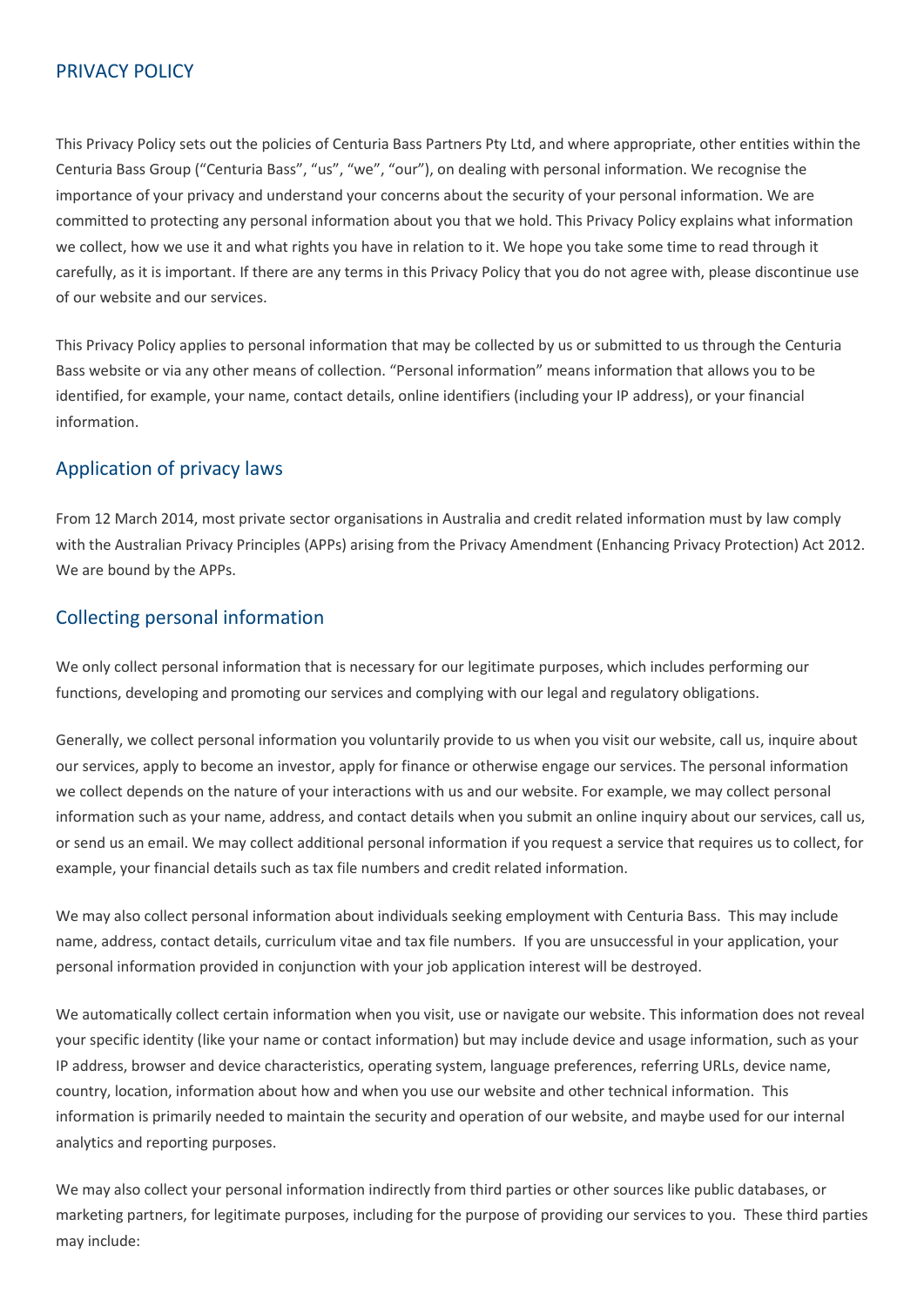- Financial planners
- Accountants
- Lawyers, and
- Other Australian Financial Services Licence (**AFSL**) holders.

While we take great care to protect your personal information on our website or sent via email, unfortunately no data transmission over the internet can be guaranteed to be 100% secure. Accordingly, we cannot ensure or warrant the security of any information you send to us or receive from us online. This is particularly true for information you send to us via email. We have no way of guaranteeing that information is protected in transit. Once we receive your information, we make our best effort to ensure its security in our possession. If you are concerned about providing personal or confidential information online, you may prefer to contact us by telephone or mail.

Where you provide us with personal information about someone else you must have their consent to provide their personal information to us in accordance with this Privacy Policy.

# Your rights and preferences

In certain circumstances, you have the following rights in relation to your personal information:

- **Right of Access** you have the right to be informed of and request access to a copy of the personal information we collect, hold, use, process, or disclose about you. In most circumstances, we will not charge you a fee to access your personal information. If you make excessive or unfounded requests however, we may charge you a reasonable fee
- **Right to Rectification** you have the right to request that we amend or update your personal information if it is inaccurate or incomplete
- **Right to Erasure** you have the right to ask that we delete your personal information where there is no good reason for us continuing to process it
- **Right to Restrict** you have the right to ask that we stop or suspend processing all or some of your personal information
- **General Right to Object** where we collect, store, use, process, or disclose your information for our legitimate interests (that is, to carry out our business), you have the right to object to us processing your personal information if something about your particular situation gives rise to the objection
- **Right to Object to Direct Marketing** you have the right to object at any time to your personal information being collected, used, stored, processed, or disclosed for direct marketing purposes
- **Right to Data Portability** you have the right to request a copy of your personal information in electronic format and can transmit that personal information to someone else
- **Right not to be subject to automated decision-making** you have the right to not be subject to a decision based solely on automated decision making, including profiling
- **Right to Withdraw Consent** if you have provided your consent for our collection, storage, use, processing, or disclosure of your personal information for a particular purpose, you may withdraw your consent at any time, and
- **Right to Lodge a Complaint** if you are unhappy with the way we are using your personal data you can also contact, and are free to lodge a complaint with, the Office of the Australian Information Commissioner.

If you want to exercise any of these rights, please contact us in writing on the contact details below. You may unsubscribe from our marketing email list at any time by following the instructions within the email or by contacting us using the details provided below.

You will then be removed from the marketing email list. However, we may still need to send you service or administrative related emails that are necessary for the administration and use of our services or your account.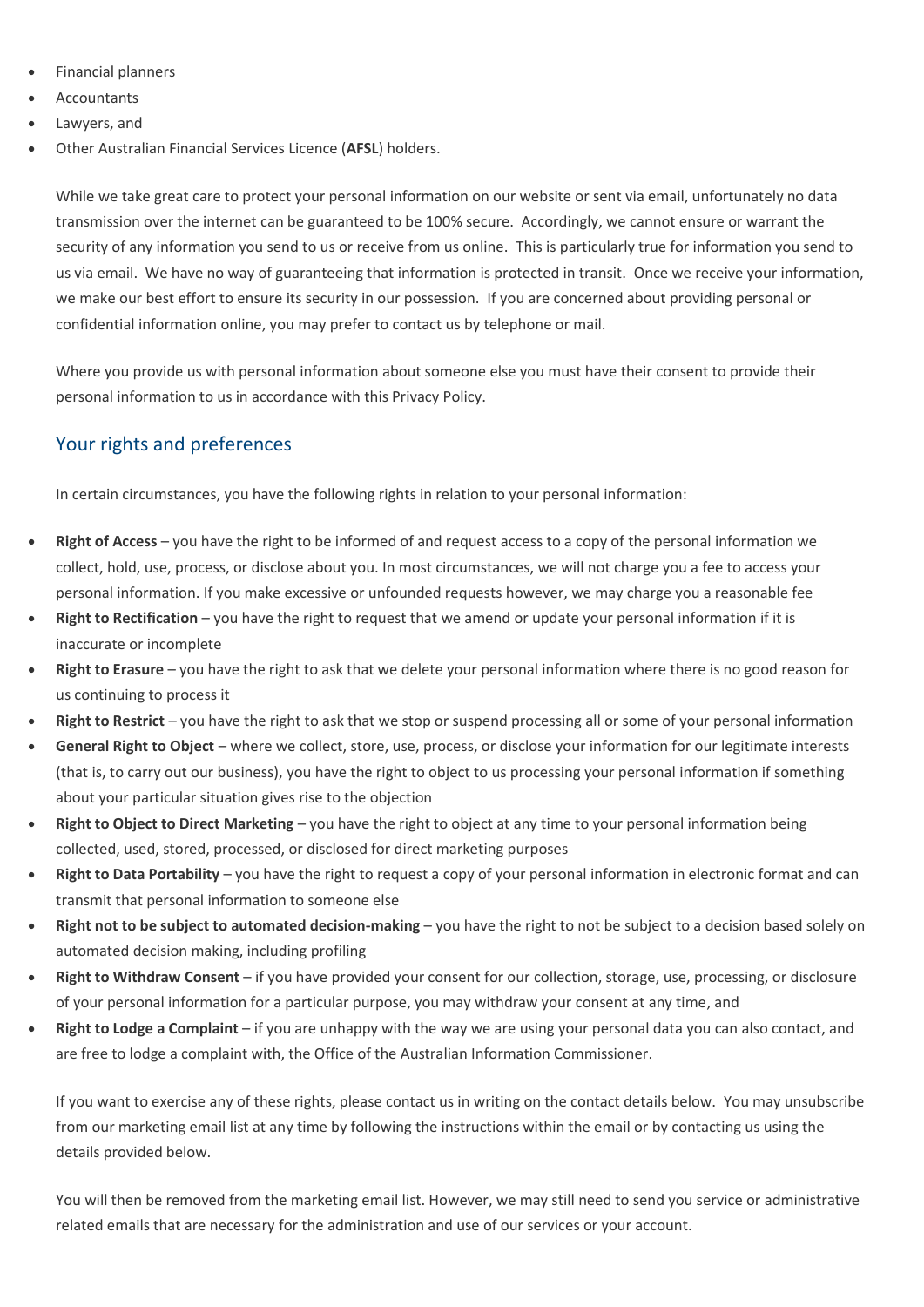# **Cookies**

Like many websites, when you visit our website our server may attach a small data file known as a "cookie" to your hard drive.

Cookies are pieces of information that may be transferred to your computer's memory when you visit a website for record keeping purposes. Most internet browsers are set to accept cookies. However, if you do not wish to receive any cookies you may set your internet browser to refuse cookies or to notify you when a cookie is sent. (Each browser is different so check the "Help" menu of your browser to learn how to change your cookie preferences.)

We may use cookies to provide us with aggregate (anonymous) information on how people use our website and to help us understand what they find interesting and useful on our website. We do not link this information back to your identity or other information that you have provided to us. We do not store any information that identifies you inside cookies.

### Use of personal information

We use personal information we collect for a variety of business purposes described below. We process your personal information for these purposes in reliance on our legitimate business interests ("Business Purposes"), in order to enter into or perform a contract with you ("Contractual Reasons"), with your consent ("Consent"), and/or for compliance with our legal obligations ("Legal Reasons"). We indicate the specific processing grounds we rely on next to each purpose listed below.

- **To send you marketing and promotional communications** [for Business Purposes and/or with your Consent]. We and/or our third-party marketing partners may use the personal information you send to us for our marketing purposes, if this is in accordance with your marketing preferences. You can opt-out of our marketing emails at any time (see the 'Your rights and preferences' above).
- **To send administrative information to you** [for Business Purposes, Legal Reasons and/or Contractual Reasons]. We may use your personal information to send you product, service and new feature information and/or information about changes to our terms, conditions, and policies.
- **To provide services you have requested** [for Contractual Reasons]. We may use your information to provide services to you.
- **Deliver targeted advertising to you** [for our Business Purposes and/or with your Consent]. We may use your information to develop and display content and advertising (and work with third parties who do so) tailored to your interests and/or location and to measure its effectiveness. For more information, see the section entitled 'Cookies' above.
- **Request Feedback** [for our Business Purposes and/or with your Consent]. We may use your information to request feedback and to contact you about your use of our websites or services.
- **To protect our website and online platform** [for Business Purposes and/or Legal Reasons]. We may use your information as part of our efforts to keep our website and the Centuria Bass platform safe and secure (for example, for fraud monitoring and prevention).
- **To enable user-to-user communications** [with your Consent]. We may use your information in order to enable user-touser communications with each user's consent.
- **To enforce our terms, conditions and policies** [for Business Purposes, Legal Reasons and/or possibly Contractual Reasons].
- **To respond to legal requests and prevent harm** [for Legal Reasons]. If we receive a subpoena or other legal request, we may need to inspect the data we hold to determine how to respond.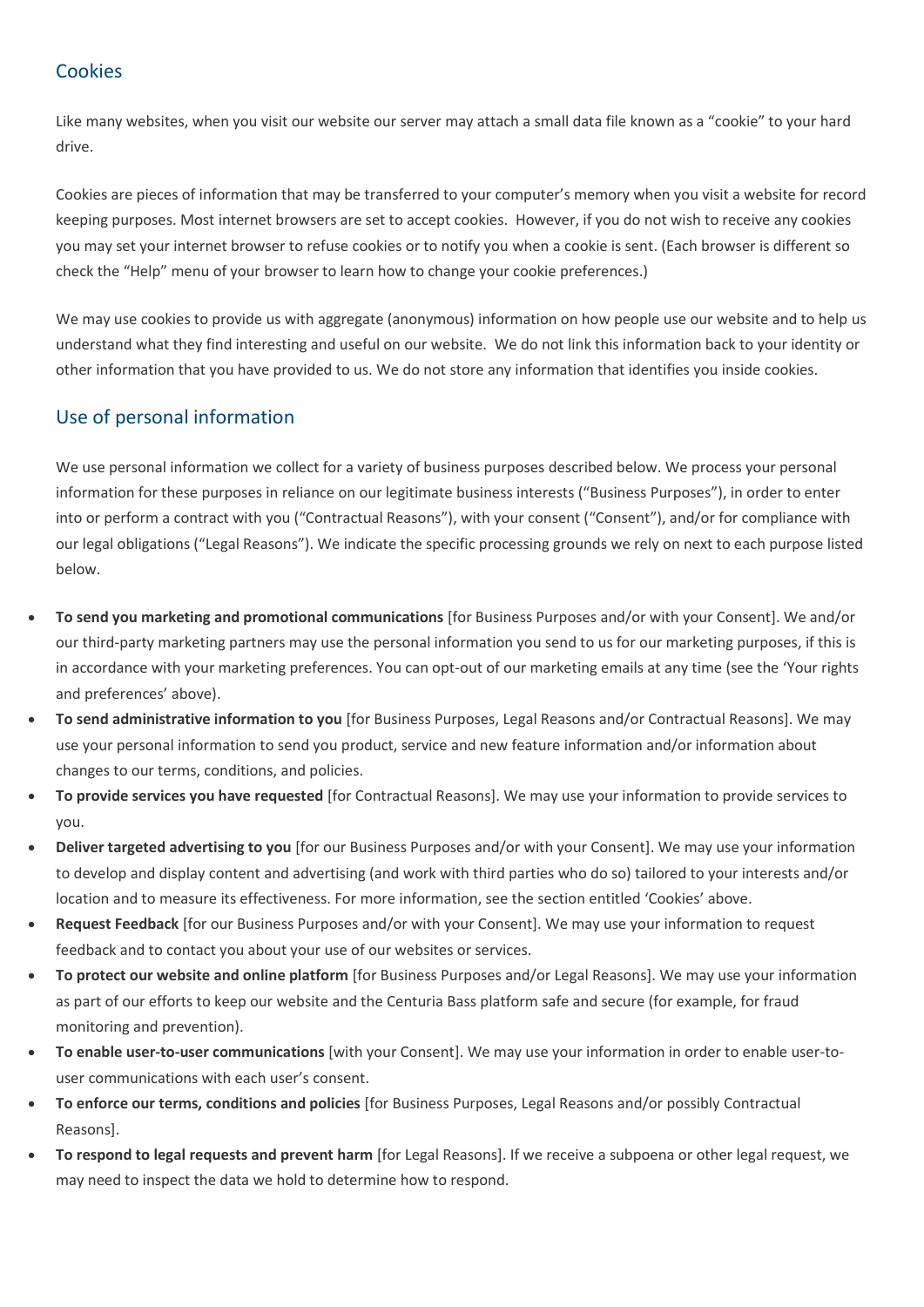• **For other Business Purposes.** We may use your information for other Business Purposes, such as data analysis, identifying usage trends, determining the effectiveness of our promotional campaigns and to evaluate and improve our website, products, services, marketing and your experience.

### Disclosure of Personal Information

To make sure we can meet your specific needs and for the purposes described in 'Use of personal information', we may need to share your personal information with others. We may share your information with other organisations for any purposes for which we use your information.

We may share and disclose your information in the following situations:

- **Other AFSL holders.** We may disclose your information to other AFSL holders that act as a trustee or custodian, or are a responsible entity in respect of our transaction.
- **Compliance with Laws.** We may disclose your information where we are legally required to do so in order to comply with applicable law, governmental requests, a judicial proceeding, court order, or legal process, such as in response to a court order or a subpoena (including in response to public authorities to meet national security or law enforcement requirements).
- **Vital Interests and Legal Rights.** We may disclose your information where we believe it is necessary to investigate, prevent, or take action regarding potential violations of our policies, suspected fraud, situations involving potential threats to the safety of any person and illegal activities, or as evidence in litigation in which we are involved.
- **Vendors, Consultants and Other Third-Party Service Providers.** We may share your data with third party vendors, service providers, contractors or agents who perform services for us or on our behalf and require access to such information to do that work. Examples include: payment processing, data analysis, email delivery, hosting services, customer service and marketing efforts, fund accounting, tax and legal consultants and other compliance reporting bodies, if you are an investor. We may allow selected third parties to use tracking technology on the website, which will enable them to collect data about how you interact with the website over time. This information may be used to, among other things, analyse and track data, determine the popularity of certain content and better understand online activity. Unless described in this Privacy Policy, we do not share, sell, rent or trade any of your information with third parties for their promotional purposes.
- **Business Transfers.** We may share or transfer your information in connection with, or during negotiations of, any merger, sale of company assets, financing, or acquisition of all or a portion of our business to another company.
- **Third-Party Advertisers.** We may use third-party advertising companies to serve ads when you visit the website. These companies may use information about your visits to our website and other websites that are contained in web cookies and other tracking technologies in order to provide advertisements about goods and services of interest to you.
- **Affiliates.** We may share your information with our affiliates, in which case we will require those affiliates to honour this privacy policy. Affiliates include our parent company and any subsidiaries, joint venture partners or other companies that we control or that are under common control with us.
- **Business Partners.** We may share your information with our business partners to offer you certain products, services or promotions.
- **With your Consent.** We may disclose your personal information for any other purpose with your consent.

#### Security, accuracy and storage of your personal information

Irrespective of whether personal information is stored electronically or in hard copy form, we follow strict procedures to protect the personal information we hold from misuse and loss and from unauthorised access, modification or disclosure.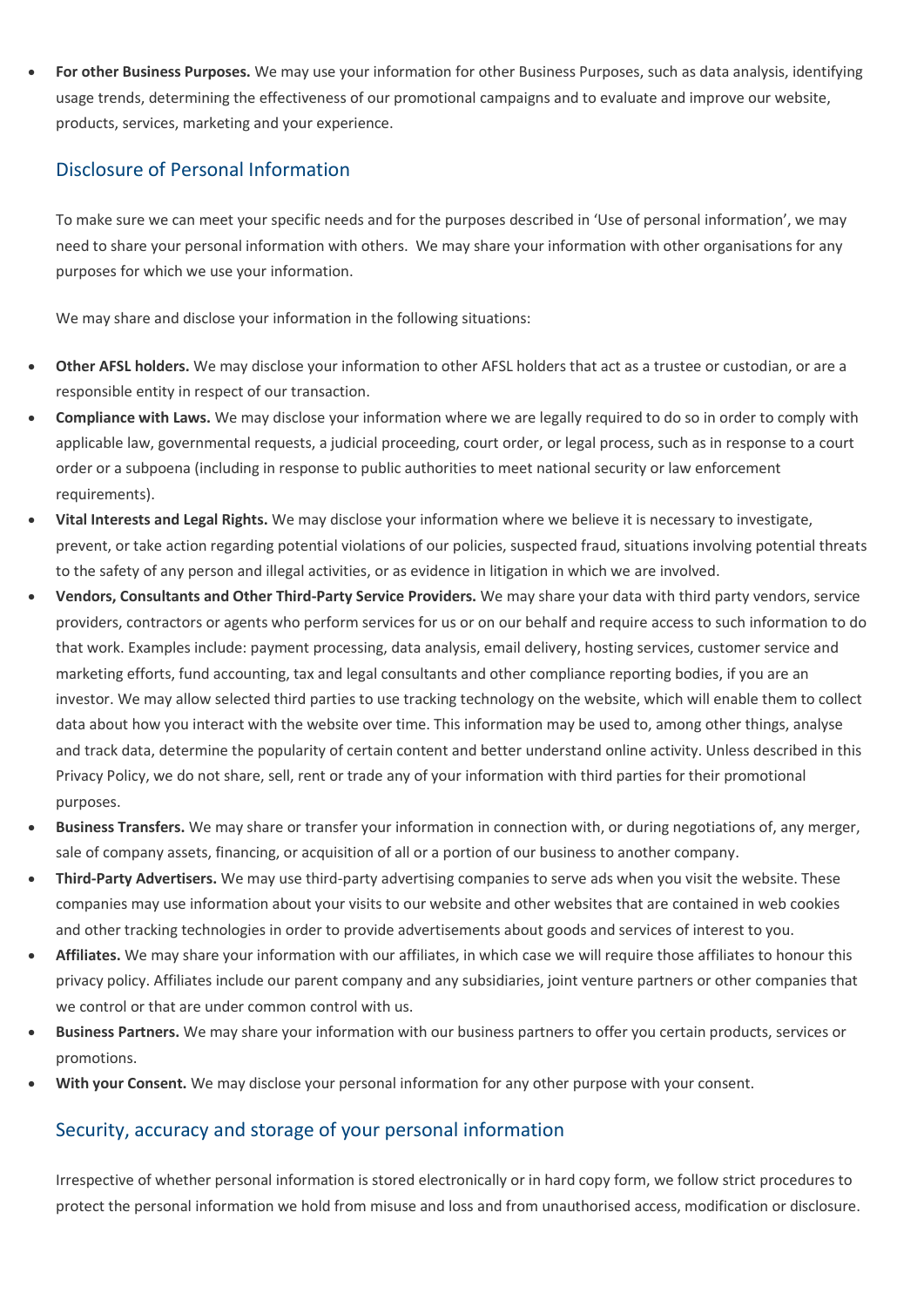It is important that we use only your correct information, as such we would ask that if you find our information to be outof-date or inaccurate could you please advise us, using the contact details set out below, so that corrections can be made.

We keep your personal information only as long as is necessary to provide you with our services, or for other legitimate purposes, like making data-driven business decisions, complying with our legal obligations, and resolving disputes.

When we no longer require your information we will either securely delete or destroy it, or will anonymise it.

#### Other websites linked to our site

From time to time our website may provide links to third-party websites or third-party websites may link to our website. These linked sites are not under our control and we are not responsible for the conduct of companies linked to our website. Before disclosing your personal information to any other website, you should examine the terms and conditions for using these websites and the privacy policies applicable.

### Credit Reporting

This section applies in addition to the other sections of this Privacy Policy where you apply for or obtain credit from us or apply to or guarantee or provide security in relation to that credit.

We may collect, hold, use and disclose certain credit-related personal information about you including:

- Permitted identification information e.g. names, date of birth, sex, recent and prior postal and residential addresses, employer and driver's license number
- Your applications for credit the fact that you have applied for credit and the amount and type of credit
- The identity of your current and previous credit providers
- Records of previous requests made by credit providers to credit reporting bodies ("CRBs") for information about you in connection with commercial credit applications, guarantees and securitisation arrangements
- Information about defaults (where repayments are more than 60 days overdue, in certain circumstances)
- Where those default repayments are no longer overdue, or new payment arrangements have been agreed
- A credit provider's opinion that you have committed a serious credit infringement (that is, acted fraudulently or shown an intention not to comply with your credit obligations)
- The start and end dates, credit limits and certain terms and conditions of your credit arrangements
- Information about court judgments against you
- Publicly available information relevant to your credit worthiness
- Information derived by CRBs from the above information (e.g. assessments and ratings in respect of your credit worthiness), and
- Information we derive from the above information (e.g. our own assessments and ratings in respect of your credit worthiness), ("credit-related personal information").

This information may include information about your arrangements with other credit providers as well as with us. We may disclose some of these types of information to CRBs. CRBs may use credit-related personal information to maintain records on individuals which they may share with other credit providers for those providers' own credit assessments.

The CRBs we use are:

– CreditorWatch – [www.creditorwatch.com.au](http://www.creditorwatch.com.au/) , and

– Equifax – [www.equifax.com.au](http://www.equifax.com.au/)